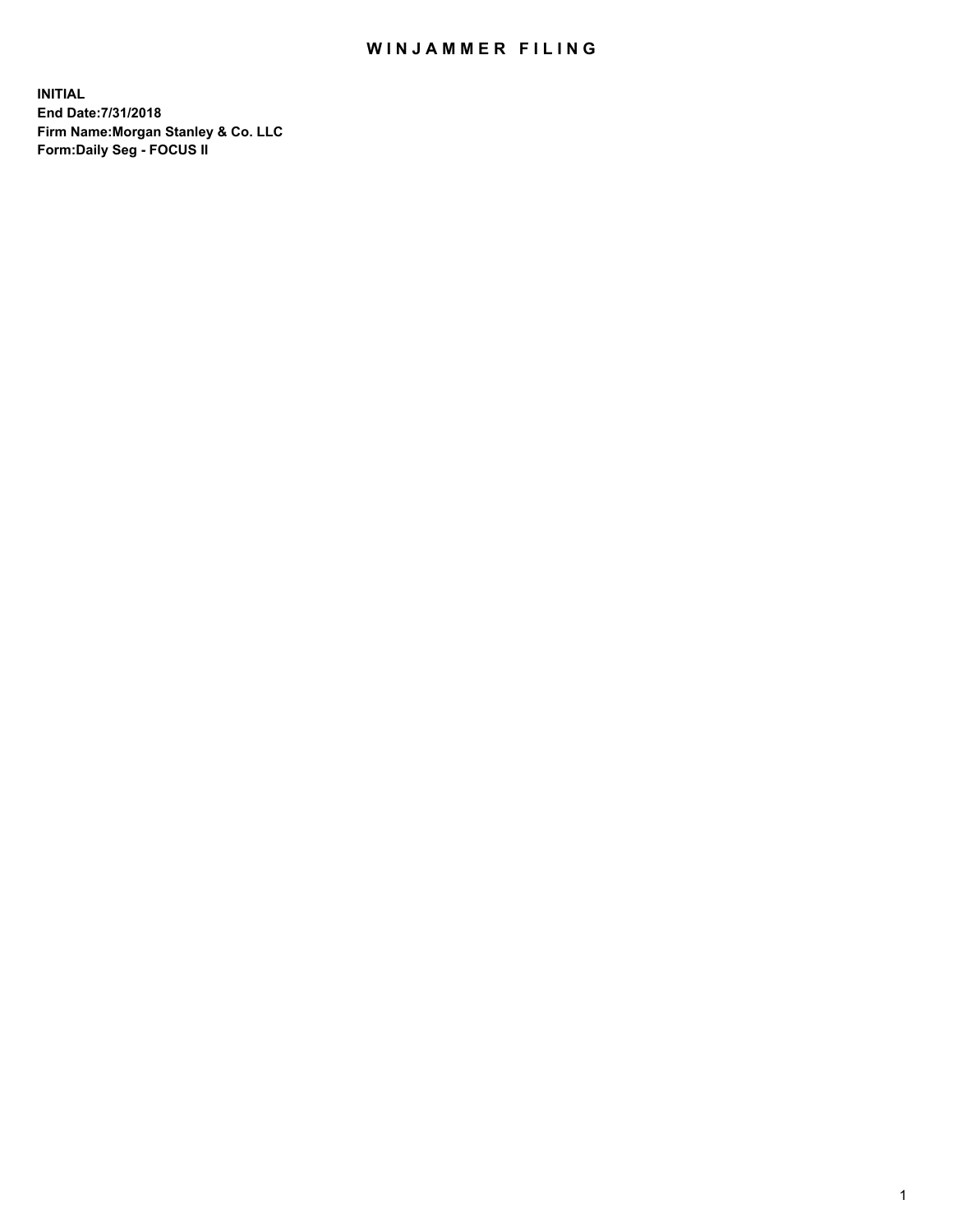## **Daily Segregation - Cover Page**

| Name of Company                                                                                                                                                                                                                                                                                                                | Morgan Stanley & Co. LLC                                                  |
|--------------------------------------------------------------------------------------------------------------------------------------------------------------------------------------------------------------------------------------------------------------------------------------------------------------------------------|---------------------------------------------------------------------------|
| <b>Contact Name</b>                                                                                                                                                                                                                                                                                                            | <b>Ikram Shah</b>                                                         |
| <b>Contact Phone Number</b>                                                                                                                                                                                                                                                                                                    | 212-276-0963                                                              |
| <b>Contact Email Address</b>                                                                                                                                                                                                                                                                                                   | Ikram.shah@morganstanley.com                                              |
| FCM's Customer Segregated Funds Residual Interest Target (choose one):<br>a. Minimum dollar amount: ; or<br>b. Minimum percentage of customer segregated funds required:% ; or<br>c. Dollar amount range between: and; or<br>d. Percentage range of customer segregated funds required between:% and%.                         | 280,000,000<br><u>0</u><br>0 <sub>0</sub><br>0 <sub>0</sub>               |
| FCM's Customer Secured Amount Funds Residual Interest Target (choose one):<br>a. Minimum dollar amount: ; or<br>b. Minimum percentage of customer secured funds required:%; or<br>c. Dollar amount range between: and; or<br>d. Percentage range of customer secured funds required between: % and %.                          | 140,000,000<br><u>0</u><br>0 <sub>0</sub><br>0 <sub>0</sub>               |
| FCM's Cleared Swaps Customer Collateral Residual Interest Target (choose one):<br>a. Minimum dollar amount: ; or<br>b. Minimum percentage of cleared swaps customer collateral required:% ; or<br>c. Dollar amount range between: and; or<br>d. Percentage range of cleared swaps customer collateral required between:% and%. | 92,000,000<br>$\overline{\mathbf{0}}$<br>0 <sub>0</sub><br>0 <sub>0</sub> |

Attach supporting documents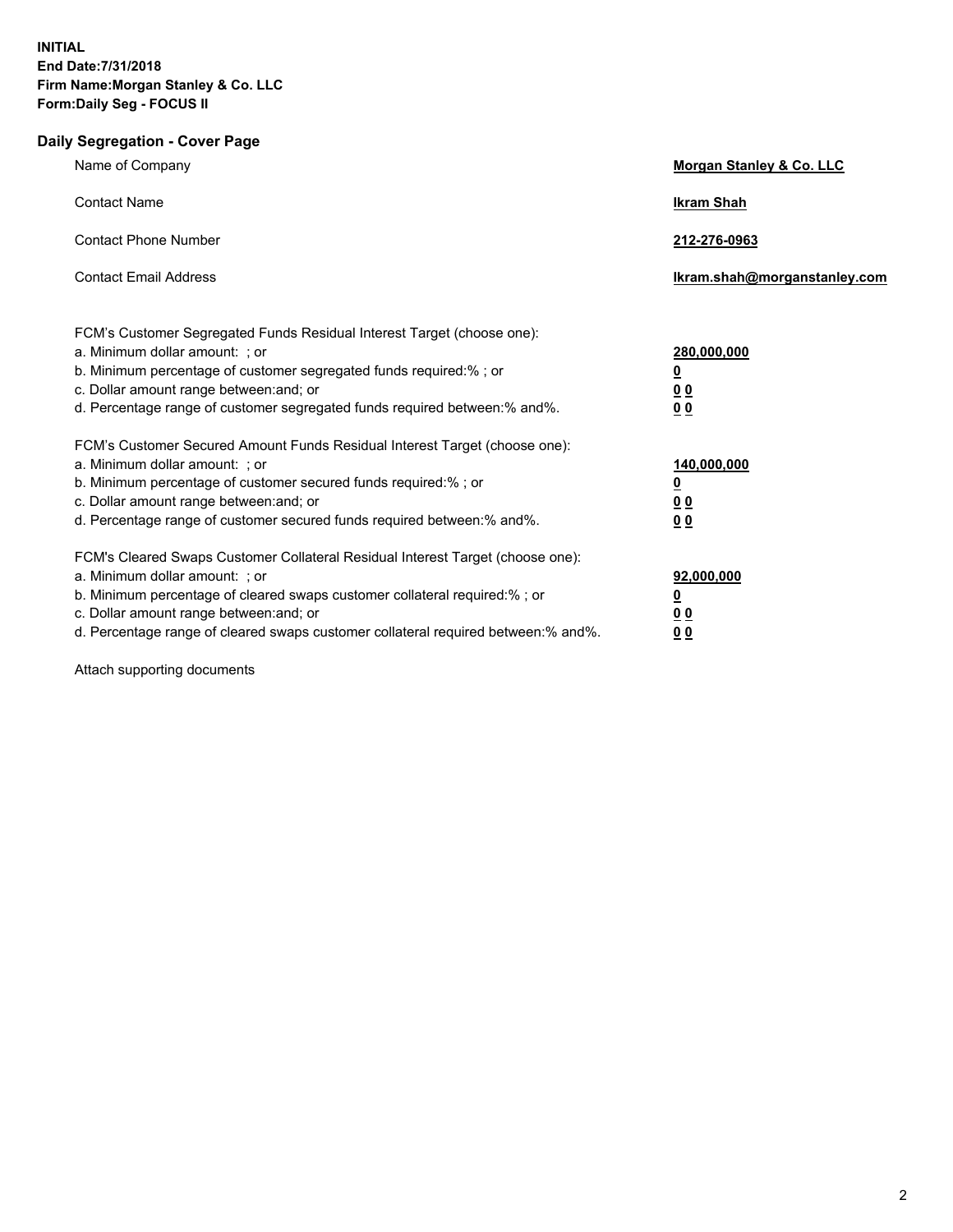## **Daily Segregation - Secured Amounts**

|          | Foreign Futures and Foreign Options Secured Amounts<br>Amount required to be set aside pursuant to law, rule or regulation of a foreign                         | $0$ [7305]                              |
|----------|-----------------------------------------------------------------------------------------------------------------------------------------------------------------|-----------------------------------------|
| 1.       | government or a rule of a self-regulatory organization authorized thereunder<br>Net ledger balance - Foreign Futures and Foreign Option Trading - All Customers |                                         |
|          | A. Cash                                                                                                                                                         | 3,157,362,962 [7315]                    |
|          | B. Securities (at market)                                                                                                                                       | 2,238,356,709 [7317]                    |
| 2.       | Net unrealized profit (loss) in open futures contracts traded on a foreign board of trade                                                                       | -237,344,860 [7325]                     |
| 3.       | Exchange traded options                                                                                                                                         |                                         |
|          | a. Market value of open option contracts purchased on a foreign board of trade                                                                                  | 36,008,468 [7335]                       |
|          | b. Market value of open contracts granted (sold) on a foreign board of trade                                                                                    | -24,654,397 [7337]                      |
| 4.<br>5. | Net equity (deficit) (add lines 1.2. and 3.)                                                                                                                    | 5,169,728,882 [7345]                    |
|          | Account liquidating to a deficit and account with a debit balances - gross amount                                                                               | 203,549,780 [7351]                      |
|          | Less: amount offset by customer owned securities                                                                                                                | -201,140,691 [7352] 2,409,089           |
| 6.       | Amount required to be set aside as the secured amount - Net Liquidating Equity                                                                                  | [7354]<br>5,172,137,971 [7355]          |
|          | Method (add lines 4 and 5)                                                                                                                                      |                                         |
| 7.       | Greater of amount required to be set aside pursuant to foreign jurisdiction (above) or line<br>6.                                                               | 5,172,137,971 [7360]                    |
|          | FUNDS DEPOSITED IN SEPARATE REGULATION 30.7 ACCOUNTS                                                                                                            |                                         |
| 1.       | Cash in banks                                                                                                                                                   |                                         |
|          | A. Banks located in the United States                                                                                                                           | 599,247,104 [7500]                      |
|          | B. Other banks qualified under Regulation 30.7                                                                                                                  | 631,862,733 [7520] 1,231,109,837        |
|          |                                                                                                                                                                 | [7530]                                  |
| 2.       | Securities                                                                                                                                                      |                                         |
|          | A. In safekeeping with banks located in the United States                                                                                                       | 155,032,442 [7540]                      |
|          | B. In safekeeping with other banks qualified under Regulation 30.7                                                                                              | 0 [7560] 155,032,442 [7570]             |
| 3.       | Equities with registered futures commission merchants                                                                                                           |                                         |
|          | A. Cash                                                                                                                                                         | 6,270,912 [7580]                        |
|          | <b>B.</b> Securities                                                                                                                                            | $0$ [7590]                              |
|          | C. Unrealized gain (loss) on open futures contracts<br>D. Value of long option contracts                                                                        | 785,521 [7600]                          |
|          | E. Value of short option contracts                                                                                                                              | $0$ [7610]<br>0 [7615] 7,056,433 [7620] |
| 4.       | Amounts held by clearing organizations of foreign boards of trade                                                                                               |                                         |
|          | A. Cash                                                                                                                                                         | $0$ [7640]                              |
|          | <b>B.</b> Securities                                                                                                                                            | $0$ [7650]                              |
|          | C. Amount due to (from) clearing organization - daily variation                                                                                                 | $0$ [7660]                              |
|          | D. Value of long option contracts                                                                                                                               | $0$ [7670]                              |
|          | E. Value of short option contracts                                                                                                                              | 0 [7675] 0 [7680]                       |
| 5.       | Amounts held by members of foreign boards of trade                                                                                                              |                                         |
|          | A. Cash                                                                                                                                                         | 2,112,835,511 [7700]                    |
|          | <b>B.</b> Securities                                                                                                                                            | 2,083,324,267 [7710]                    |
|          | C. Unrealized gain (loss) on open futures contracts                                                                                                             | <u>-238,130,381</u> [7720]              |
|          | D. Value of long option contracts                                                                                                                               | 36,008,468 [7730]                       |
|          | E. Value of short option contracts                                                                                                                              | -24,654,397 [7735] 3,969,383,468        |
|          |                                                                                                                                                                 | $[7740]$                                |
| 6.       | Amounts with other depositories designated by a foreign board of trade                                                                                          | $0$ [7760]                              |
| 7.       | Segregated funds on hand                                                                                                                                        | $0$ [7765]                              |
| 8.       | Total funds in separate section 30.7 accounts                                                                                                                   | 5,362,582,180 [7770]                    |
| 9.       | Excess (deficiency) Set Aside for Secured Amount (subtract line 7 Secured Statement<br>Page 1 from Line 8)                                                      | 190,444,209 [7380]                      |
| 10.      | Management Target Amount for Excess funds in separate section 30.7 accounts                                                                                     | 140,000,000 [7780]                      |
| 11.      | Excess (deficiency) funds in separate 30.7 accounts over (under) Management Target                                                                              | 50,444,209 [7785]                       |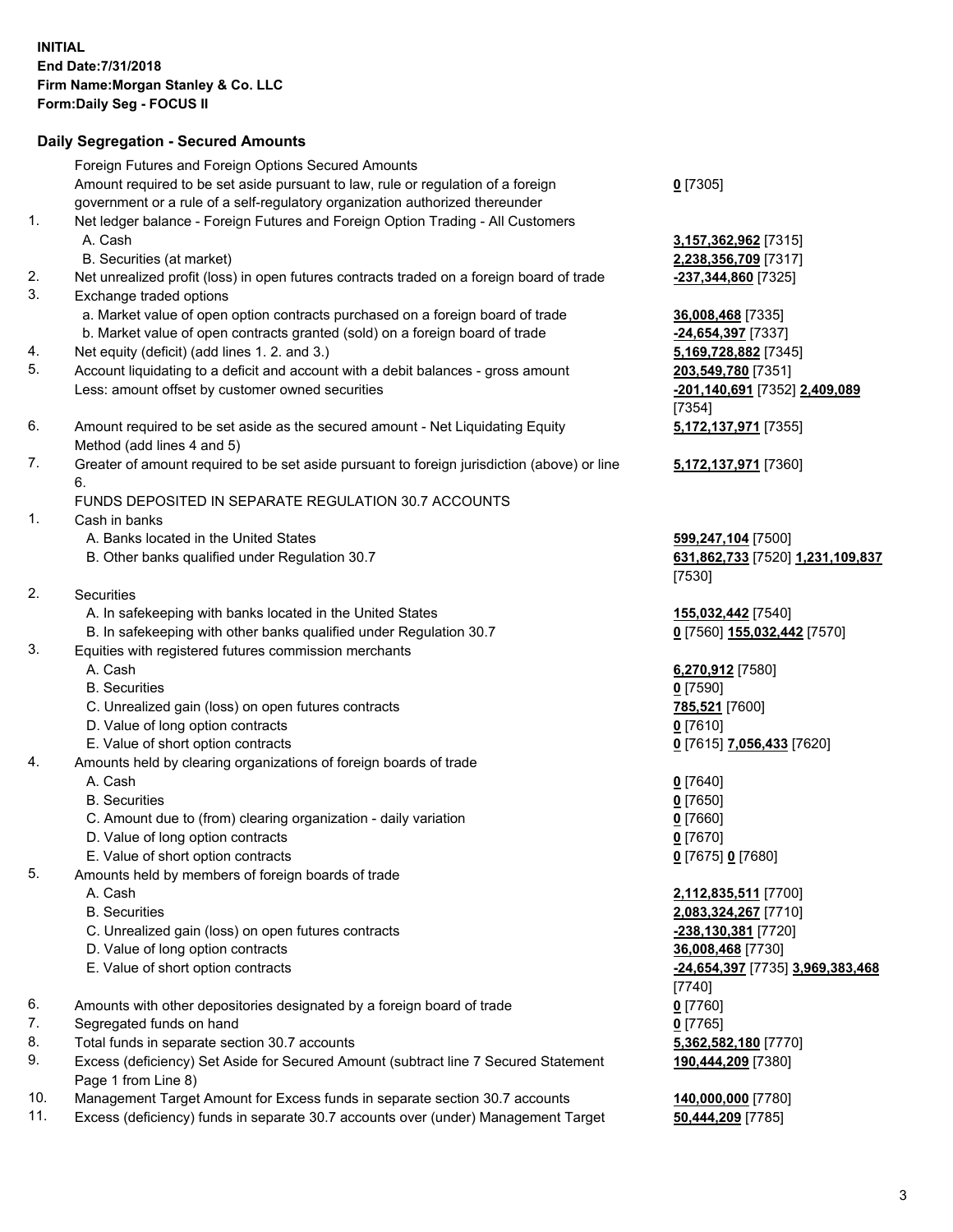|     | Daily Segregation - Segregation Statement                                           |                                    |
|-----|-------------------------------------------------------------------------------------|------------------------------------|
|     | SEGREGATION REQUIREMENTS(Section 4d(2) of the CEAct)                                |                                    |
| 1.  | Net ledger balance                                                                  |                                    |
|     | A. Cash                                                                             | 10,962,470,449 [7010]              |
|     | B. Securities (at market)                                                           | 5,798,403,950 [7020]               |
| 2.  | Net unrealized profit (loss) in open futures contracts traded on a contract market  | 141,842,069 [7030]                 |
| 3.  | Exchange traded options                                                             |                                    |
|     | A. Add market value of open option contracts purchased on a contract market         | 415,739,326 [7032]                 |
|     | B. Deduct market value of open option contracts granted (sold) on a contract market | $-502,414,554$ [7033]              |
| 4.  | Net equity (deficit) (add lines 1, 2 and 3)                                         | 16,816,041,240 [7040]              |
| 5.  | Accounts liquidating to a deficit and accounts with                                 |                                    |
|     | debit balances - gross amount                                                       | 240,049,681 [7045]                 |
|     | Less: amount offset by customer securities                                          | -239,415,100 [7047] 634,581 [7050] |
| 6.  | Amount required to be segregated (add lines 4 and 5)                                | 16,816,675,821 [7060]              |
|     | FUNDS IN SEGREGATED ACCOUNTS                                                        |                                    |
| 7.  | Deposited in segregated funds bank accounts                                         |                                    |
|     | A. Cash                                                                             | 5,042,960,668 [7070]               |
|     | B. Securities representing investments of customers' funds (at market)              | $0$ [7080]                         |
|     | C. Securities held for particular customers or option customers in lieu of cash (at | 527,367,194 [7090]                 |
|     | market)                                                                             |                                    |
| 8.  | Margins on deposit with derivatives clearing organizations of contract markets      |                                    |
|     | A. Cash                                                                             | 6,442,893,650 [7100]               |
|     | B. Securities representing investments of customers' funds (at market)              | $0$ [7110]                         |
|     | C. Securities held for particular customers or option customers in lieu of cash (at | 5,271,036,756 [7120]               |
|     | market)                                                                             |                                    |
| 9.  | Net settlement from (to) derivatives clearing organizations of contract markets     | $-60,258,073$ [7130]               |
| 10. | Exchange traded options                                                             |                                    |
|     | A. Value of open long option contracts                                              | 415,739,326 [7132]                 |
|     | B. Value of open short option contracts                                             | -502,414,554 [7133]                |
| 11. | Net equities with other FCMs                                                        |                                    |
|     | A. Net liquidating equity                                                           | 13,209,119 [7140]                  |
|     | B. Securities representing investments of customers' funds (at market)              | $0$ [7160]                         |
|     | C. Securities held for particular customers or option customers in lieu of cash (at | $0$ [7170]                         |
|     | market)                                                                             |                                    |
| 12. | Segregated funds on hand                                                            | $0$ [7150]                         |
| 13. | Total amount in segregation (add lines 7 through 12)                                | 17,150,534,086 [7180]              |
| 14. | Excess (deficiency) funds in segregation (subtract line 6 from line 13)             | 333,858,265 [7190]                 |
| 15. | Management Target Amount for Excess funds in segregation                            | 280,000,000 [7194]                 |
| 16. | Excess (deficiency) funds in segregation over (under) Management Target Amount      | 53,858,265 [7198]                  |
|     | <b>Excess</b>                                                                       |                                    |